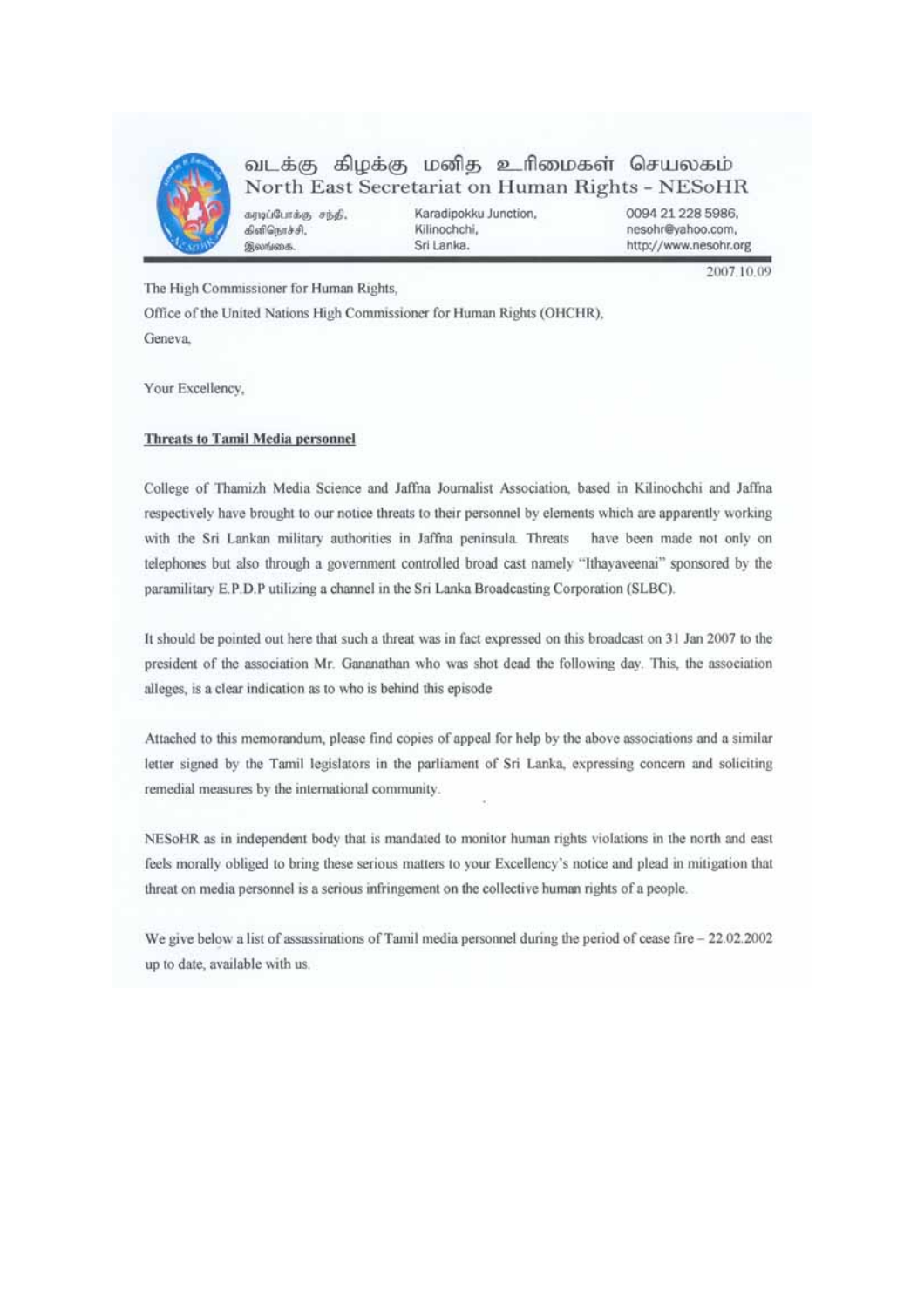| No     | Name of the media personnel   | Age | Date of Incident | Profession                             |
|--------|-------------------------------|-----|------------------|----------------------------------------|
| 01     | Mr. Aiyathurai Nadesan.       | 48  | 31.05.2004       | Tamil Journalist                       |
| 02     | Mr. Tharmaratnam Sivaram      | 47  | 28.04.2005       | Tamil Journalist                       |
| 03     | Mr. Kannamuthu Arasakumar     | 38  | 29.06.2005       | Newspaper delivery agent               |
| 04     | Mr.David Selvaratnam          | 50  | 29.08.2005       | security guard - Sudar Oli             |
| 05     | Mr. Yogakumar Krishnapillai   | 38  | 30.09.2005       | distributor of the newspaper.          |
| $06 -$ | Mr. Subramanium Sukirtharajan | 35  | 24.01.2006       | Correspondent for "Sudar Oli,"         |
| 07     | Mr. George Sahayathas         | 37  | 02:05.2006       | Marketing Manger - Uthayan             |
| 08     | Mr.Rasandnam Rajitkunur       | 25  | 02.05.2006       | Reporter - Uthayan                     |
| 09     | Mr. Sinnathamby Sivamaharajah | 68  | 21.08.2006       | Managing Director of Namathu Eclanadu  |
| 10     | Mr. S. T. Gananathan          | 64  | 15.02.2007       | Tamil Journalist                       |
| 11     | Mr. Subash Chandraboas        | 32  | 16.04.2007       | Editor of Tamil monthly magazine Nilam |
| 12     | Mr. Selvarajah Rajivarman     | 25  | 29.04.2007       | young journalist                       |

It is pertinent to mention here that the general pattern of threats on media personnel in Sri Lanka differs considerably compared to that on Tamil media personnel. The latter one has a communal touch, in that, they are based on an ethnic selection, Tamil, rather than that of a political issue based selection.

Thanking you,

I remain **OID RETARIATIO** 3 NORTH Rev.Fr.M.X.Karunar Chairpeas PAAN ES **NESOHR** *<u><i><u>AR INOCHICAR</u>*</u>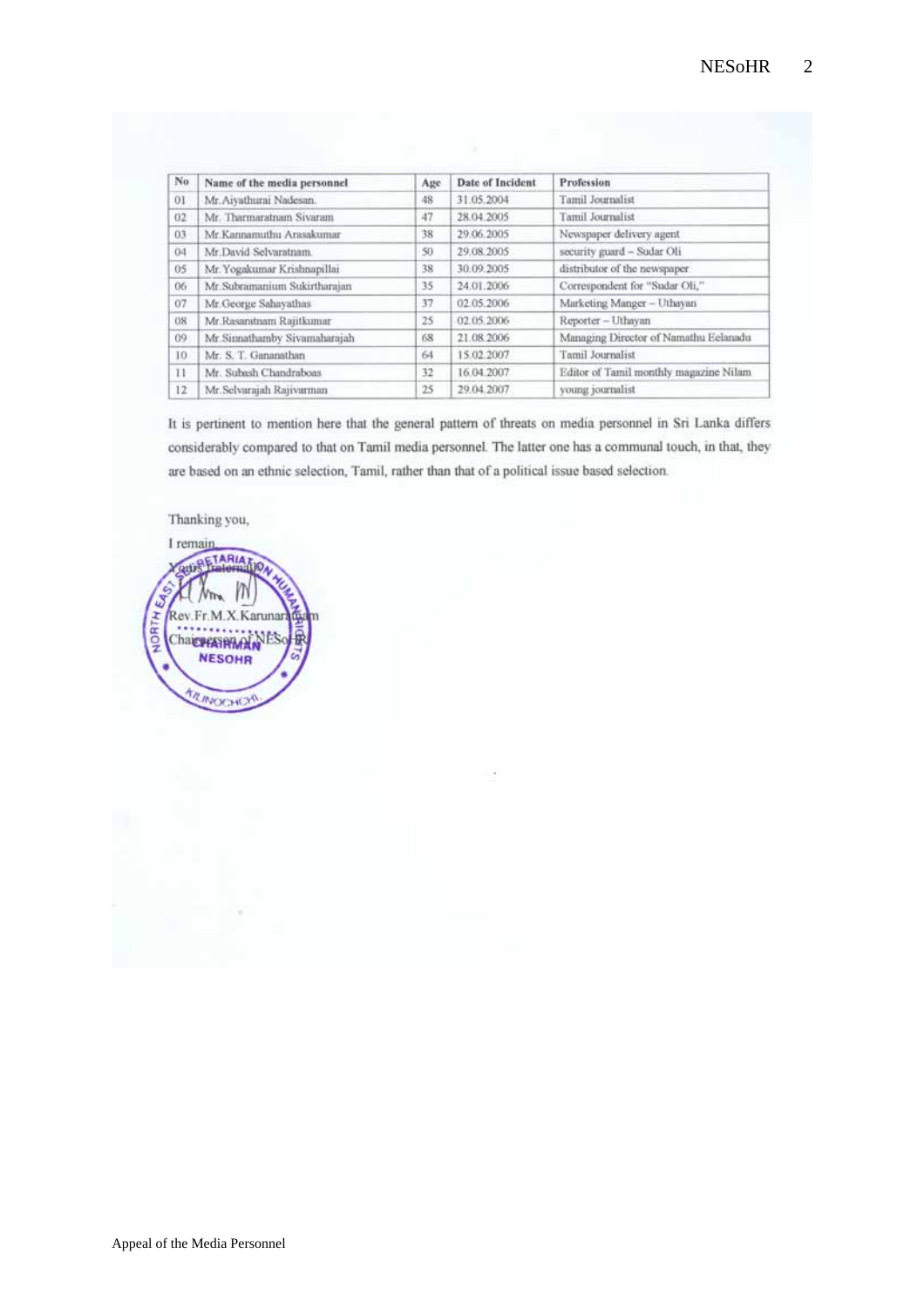## **Attached copies of appeal**

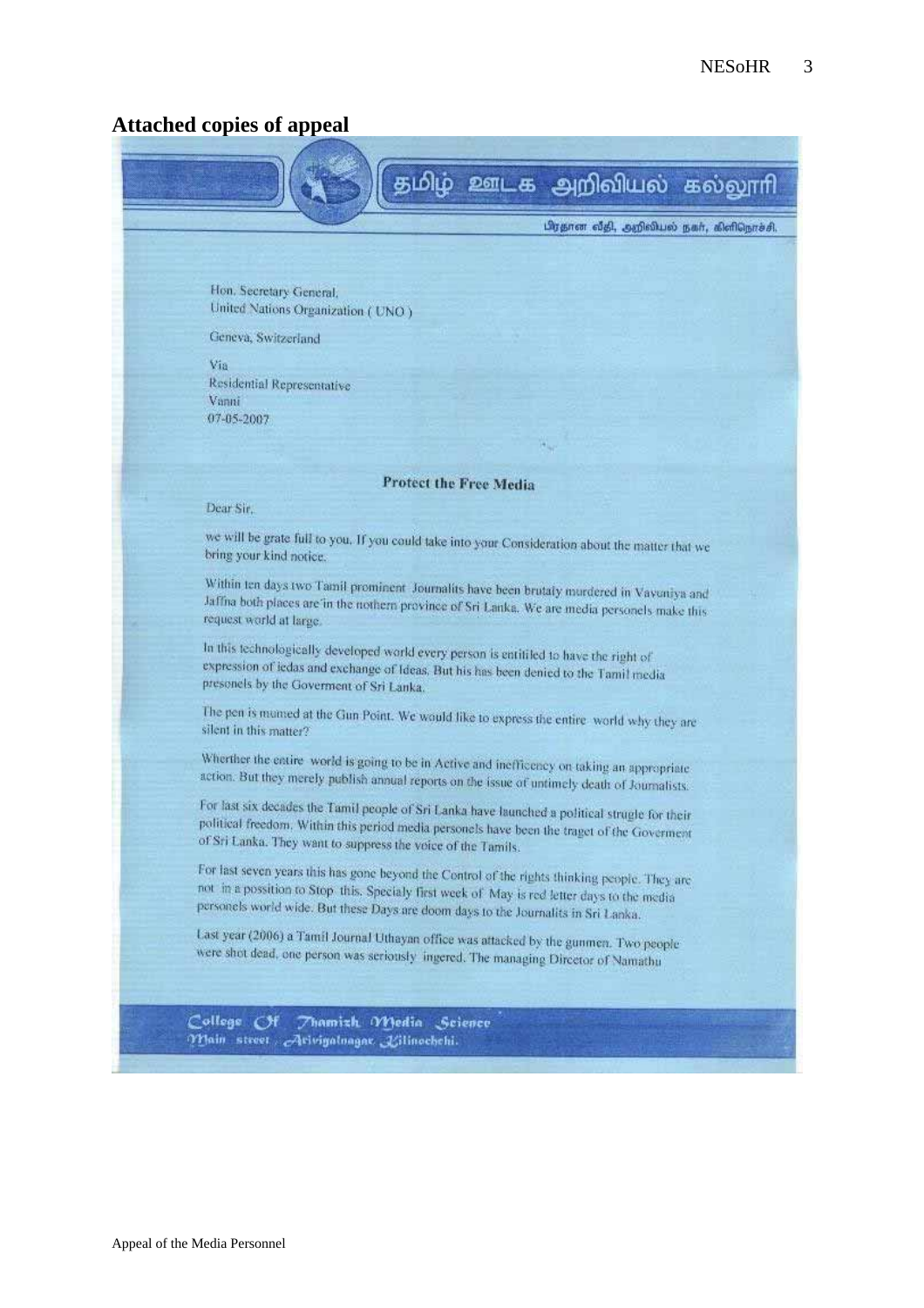



Petition being handing over to UN Residential representative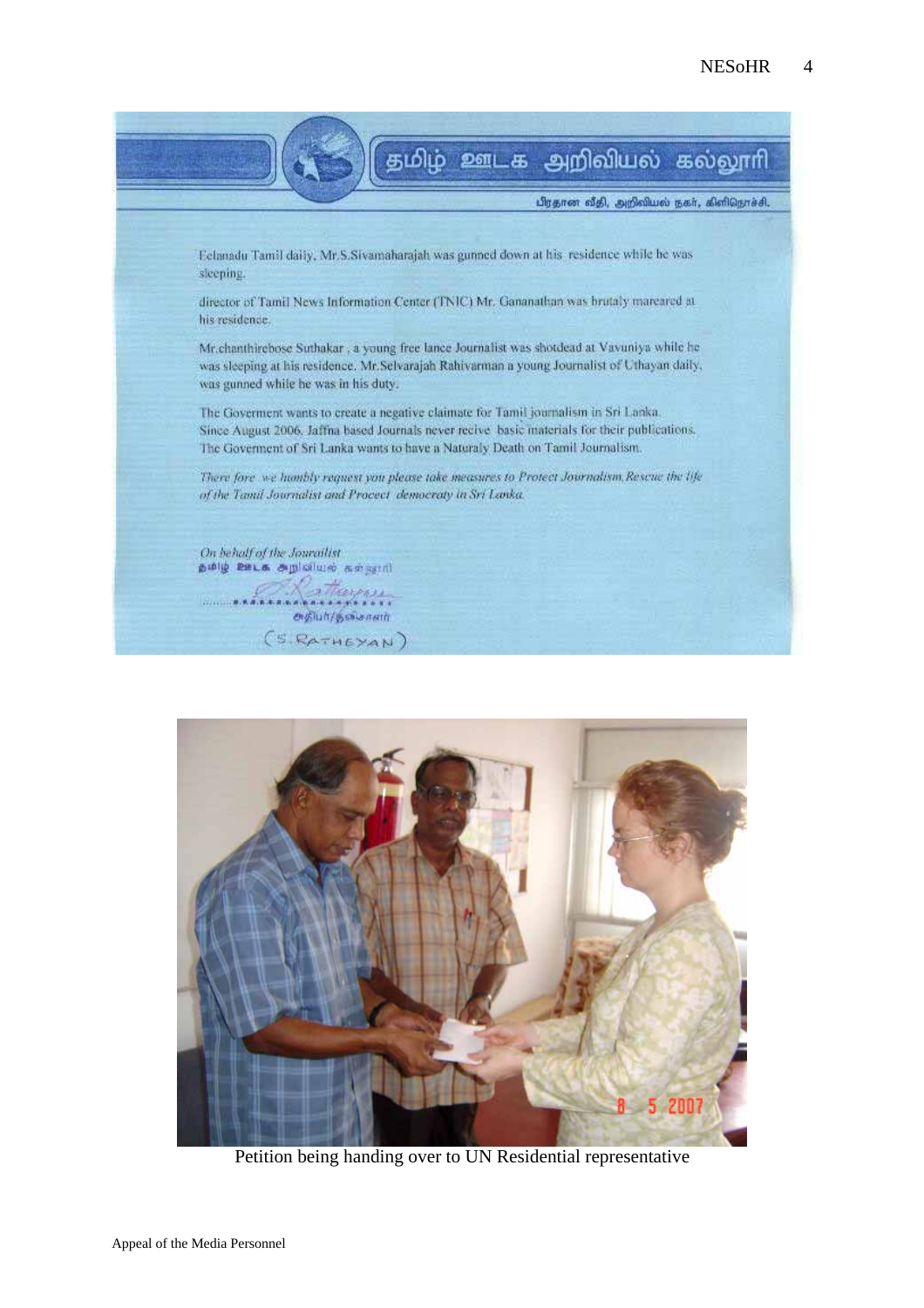# யாழ் ஊடகவியலாளர் ஒன்றியம **Jaffna Journalist Accociation**

#### 14-02-2007

#### ஊடகவியலாளர் அச்சுறுத்தப்பட்டமைக்கான கண்டனம்

ஊடகவியலாளர்களுக்கும் மையத்தின் யாழ்ப்பாணத்தில் கமிம் செய்கி தகவல் வெளிப்படையாகவே கொலைப்பயமுறுத்தல் விடுக்கப்பட்டமை பணியாளர்களுக்கும் என்பது நாட்டின் ஒட்டுமொத்த ஊடக சுதந்திரத்துக்கு விடுக்கப்பட்ட சவாலாகும். இதை சர்வதேச கண்டிக்க முன்வரவேண்டும் 61601 ஊடகங்களும் சகல சர்வதேச அரசாங்கத்தின் இலங்கை கேட்டுக்கொள்கிறோம். **DELL &** ஊடகவியலாளர்களை விதிமுறைகளுக்கு அமைவாக சுயாதீன ஊடகமாக பதிவு செய்யப்பட்டு இயங்கி வரும் மையத்திற்கு தொலைபேசி வானொலி  $BTLT$ கொலைமிரட்டல் இவ் 2回L5 விடுக்கப்பட்டமை மட்டுமின்றி பட்டப்பகலில் மையத்திற்குள் அக்குமீறி பிரவேசிக்க இனந்தெரியாத ஆயுததாரிகள் மையத்தின் ஊடக ரைங்கிணைப்பாளர் ஜெ.பாரகி. மற்றும் சர்வதேச ஊடகங்களின் தொடர்பாளராக செயற்பட்ட கு.காண்டிபன் (கீதார்த்தன்) புகைப்படங்களையும்  $BGL(B)$ மிரட்டியமை ஆகியோரின் விபரங்களையும் என்பது தோற்றுவித்துள்ளது. பர்ரிய அச்சத்தை மற்றும் நடக்கப்போகும் விபரீகங்கள் மையக்கில் காணப்பட்ட ஒளிப்படங்களை சேதப்படுத்தியும் அபகரித்தும் சென்றமை ஊடக சுதந்திரத்தை கொச்சைப்படுத்தும் ஒரு நடவடிக்கையாகும். இது தவிர கடந்த  $31b$ கிககி இதயவீணையுடாக மையத்தின் தலைவரான திரு ஜனவரி இரவு வெளிப்படையாகவே கொலை மிரட்டல் விடப்பட்டு, அதிகாலை கணநாதனுக்கு சுட்டுக்கொல்லப்பட்டமையானது இக்கொலையின் பிண்ணணியில் **Lutti** இருந்தார்கள் என்பதை ஐயம் தெளிவின்றி புரிய வைத்துள்ளது.

ஊடகவியலாளர்களும் கொடர்பாக அனைத்து ணிமிணைந்து ஆகவே கொட குரல்கொடுத்து, ஏனைய ஊடகவியலாளரையாவது காப்பாற்ற முன்வரவேண்டும் 61601 கேட்டுக்கொள்கிறோம்.

இப்படிக்கு.

. தஅதிதல் வி

Clock Tower Road. T.P No +94212227936 **Jaffna** +94776544166 A Srilanka

E-Mail:- thavaonline@gmail.com  $i$ ijatamil@gmail.com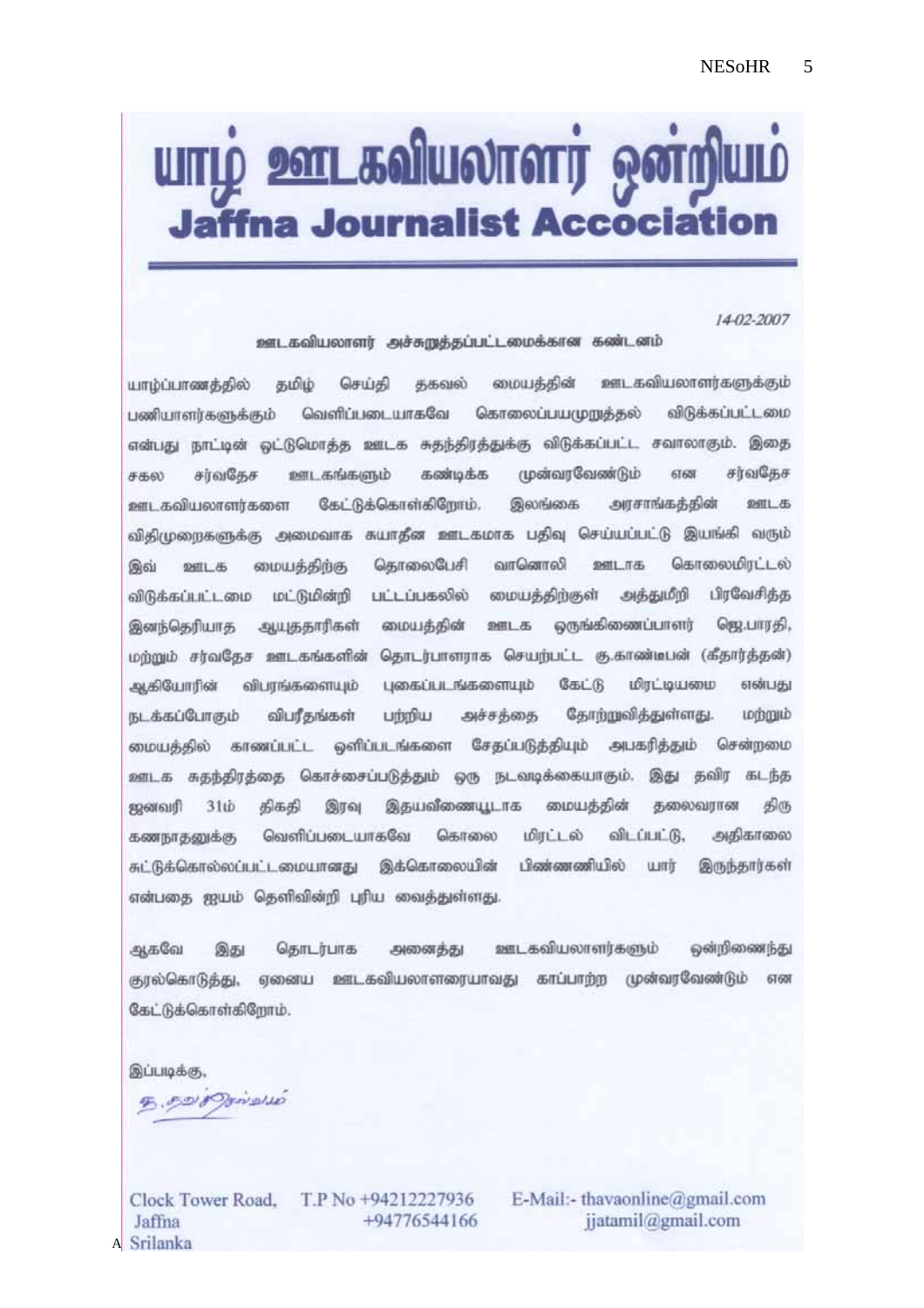1500 TOO

පාර්ලිමේන්තුව un gir se cosa più **PARLIAMENT** 

 $\frac{1}{\sqrt{2}}\left(\frac{1}{\sqrt{2}}\right)^{2}=\frac{1}{\sqrt{2}}\left(\frac{1}{\sqrt{2}}\right)^{2}=\frac{1}{\sqrt{2}}\left(\frac{1}{\sqrt{2}}\right)^{2}=\frac{1}{\sqrt{2}}\left(\frac{1}{\sqrt{2}}\right)^{2}=\frac{1}{\sqrt{2}}\left(\frac{1}{\sqrt{2}}\right)^{2}=\frac{1}{\sqrt{2}}\left(\frac{1}{\sqrt{2}}\right)^{2}=\frac{1}{\sqrt{2}}\left(\frac{1}{\sqrt{2}}\right)^{2}=\frac{1}{\sqrt{2}}\left(\frac{1}{\sqrt{2}}\right$ 

sen mekunnenarù ungusztus zwoonden zwonningkaugub getren Germanyik.

auge 3141207 and p righter exists again collections components Convention appealently competent and the second convention processives din complete and art at Gallersheim's secondary company away auxiliar Graph secure phy trup your woulde ogninations attact discretes. Владен цинатикалијам дрча средной има дружбенискиот Сер студ utgai studge sans Saconisteres Geogram a containt systematic chartered imaica sent Grospeeberg Cup quantitymousuum, oring animizali. Capanelle gettes anche ausweignen Gegenäuf Regentleben gehandes getese auswer comfide Gray Greenweed gold their addenies allowers assumptions

Sa simplement inferiencial, on a avenuació una companya Salagu Samanana peducas Genderiae secondas Gendeaprintu Sa un explosivements memberites split new selectricity a momental superiority set a finominio a monomi celteriordenio desamando a finominist subgalax intention policing a formamental typics their Generation printer Seepli intelliged apply am as Congarigators paths gluidic geographic Suplanderings in adaptation agriphenetic Sq. commissions and வண்ணியிலும், விவ அவ்வைதான் வன்முறையொன்றித்துக் கட்டியும் அறியிருப்பது பண்ணதான் **IDCA SySHOPSHIP** service co. **Understall Capture Asymore** autostationale. sternessimmingen editoriume ana sentia utensualitati es anten **NAVARONO** 

Supermits, esplanter gifty Grand grand were substanted and a charurgentenci, a menomo cientato a fercovo SAG-le em echuaronyto different studys and a form constants. Grip musters Sudan. certing cloughs supplying an Gardenburgh map piles public Safeit sale moder Gal GAGazzh Spaz

 $\mathbf{A}$ 

4 B. Breakfast **Long Australian Beach** the university OF ECKLESTY

Un and complete

8. Fiscandore

race The Outline  $L - 2 - \sqrt{d}$ 

6 as as good

Sa conico

I thundred forts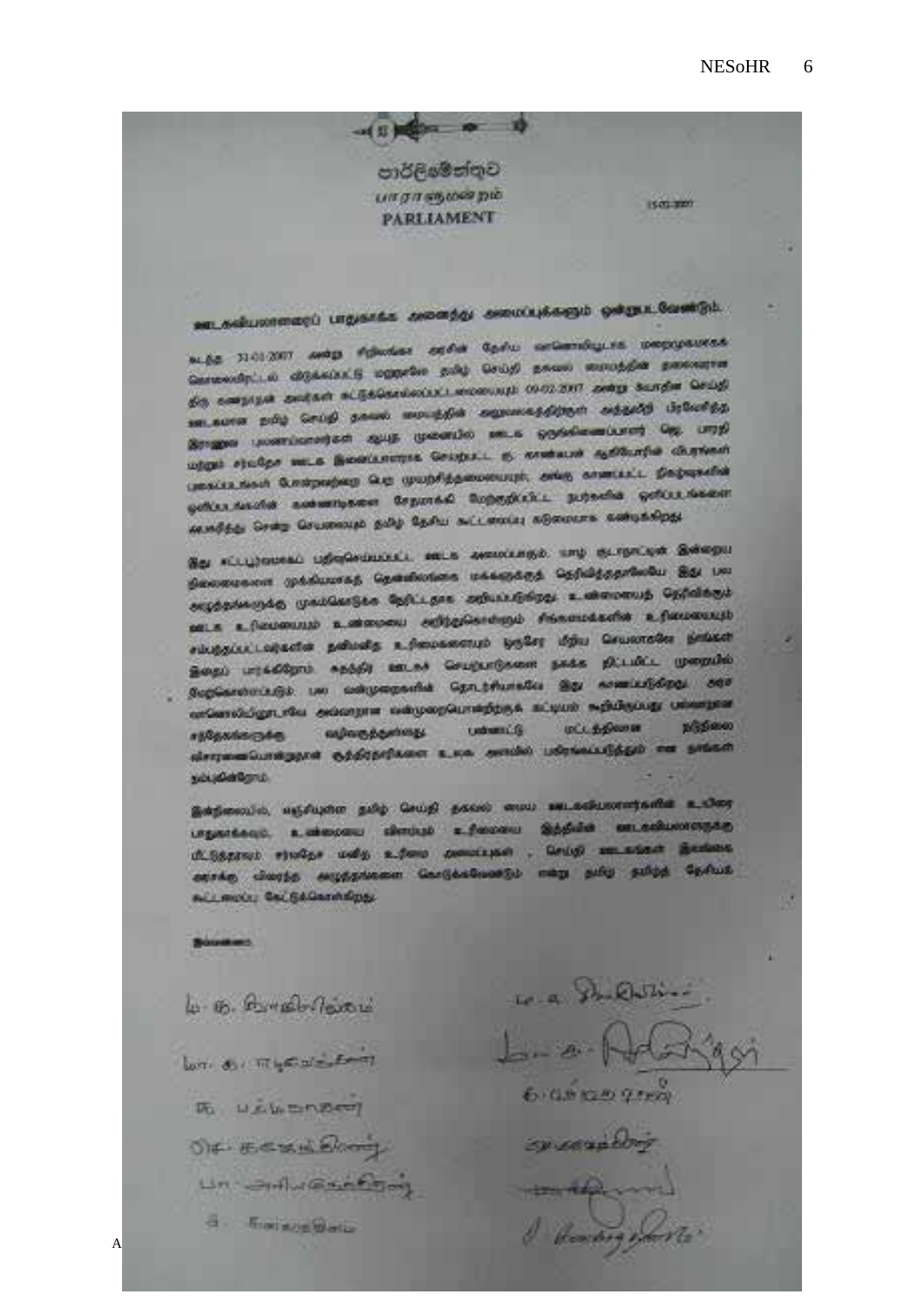|                  | Memorandum on the threatening, attempt to murder and killing on the Tamil Media<br>Personnel |                             |                                   |
|------------------|----------------------------------------------------------------------------------------------|-----------------------------|-----------------------------------|
| No               | Name                                                                                         | <b>Contact Details</b>      | Signature                         |
| o                | - to Chinage 3                                                                               |                             | 263                               |
| $\mathbb{Z}^{n}$ | A. PICEDOMON                                                                                 | F1.45090                    |                                   |
| oЗ               | Pullinon<br>$QQ -$                                                                           | $F_1$ $Qq$ $UR_{n1}$ $pn$ . |                                   |
| 69               | 4. starno.                                                                                   | 5.69.020                    | m. Sale vuma                      |
| $\circ s$        | 11 BWWOOD                                                                                    | <b>CALGARY STORY</b>        | Amos                              |
| 06               | 8.146                                                                                        | BHPBBox P                   | Friggen                           |
| 67               | Le objetive                                                                                  | 5.07.5.016                  | 1. oldhout                        |
| 98               | Pro Baz.10                                                                                   | Holbridge 6/17              | $A.9$ leg                         |
| $\circ$          | Ca com in Control                                                                            | $w + 2m + 4dw$              |                                   |
|                  | 10 Run. Outpis of wong-                                                                      | B, 2m, A, B                 | <b>BUY OBB</b>                    |
| $\mathbf{1}$     | $8 - 9666 - 8$                                                                               | <b>DON-BOOKS (TTN)</b>      | $E_{\rm T}$                       |
| $12 -$           | US. Stringer                                                                                 | needy out                   |                                   |
| 13.              | $L_1 = S - J_2 + L_1 + L_2$                                                                  | $2m + 2 \omega \omega$      |                                   |
|                  | 14. Oton Angolange                                                                           | to discover and such        | $\sqrt{40}$                       |
| 15               | $U \cdot D_{\partial C} \sin \beta \partial \beta$                                           | n. pr736                    | $\frac{1}{2}$                     |
| ÜЬ               | 11000, 480022266                                                                             | 2 on 22 jans                | Jugan<br>$-182$                   |
| 17               | Pra Foot Digion                                                                              | Habmoort Gron               | neA.699                           |
| $18 -$           | 15. ELERVITIERT                                                                              |                             | 200 0 300gmb Q.K. 2:6/5/07        |
| 19               | A, A                                                                                         | $\iota_L$                   |                                   |
| 20               | $B - F - T$                                                                                  | Ourment Cabin Report        |                                   |
| 211              | $\mathcal{A}_b$ $\Omega$ outsides                                                            | לפי הפי היה פקרוים          |                                   |
| 22               | D. Enommain                                                                                  | <b>OU 25 Domanio</b>        | HAF                               |
| 23.              | Void<br>戶                                                                                    | Frantmoor Obwards           |                                   |
| $g_{\alpha}$     | வெற்ற லாஜ் ஜி                                                                                | 200 - DE SOO ADP            | $\mathscr{D}_{\mathcal{D}}$ of by |
| 25               | 2.09                                                                                         | $2n-525$ si $pr(A)$         | $9 - 6609/01$                     |
| 26               | $2.889$ mil 21000                                                                            | B2620                       | Astar                             |
| 27               | At Ang Domini                                                                                | Bomo Bogony Bone Office wir |                                   |
| <b>D</b>         | DIABomoroof                                                                                  | 53 86 eris Mind             | Doppoma                           |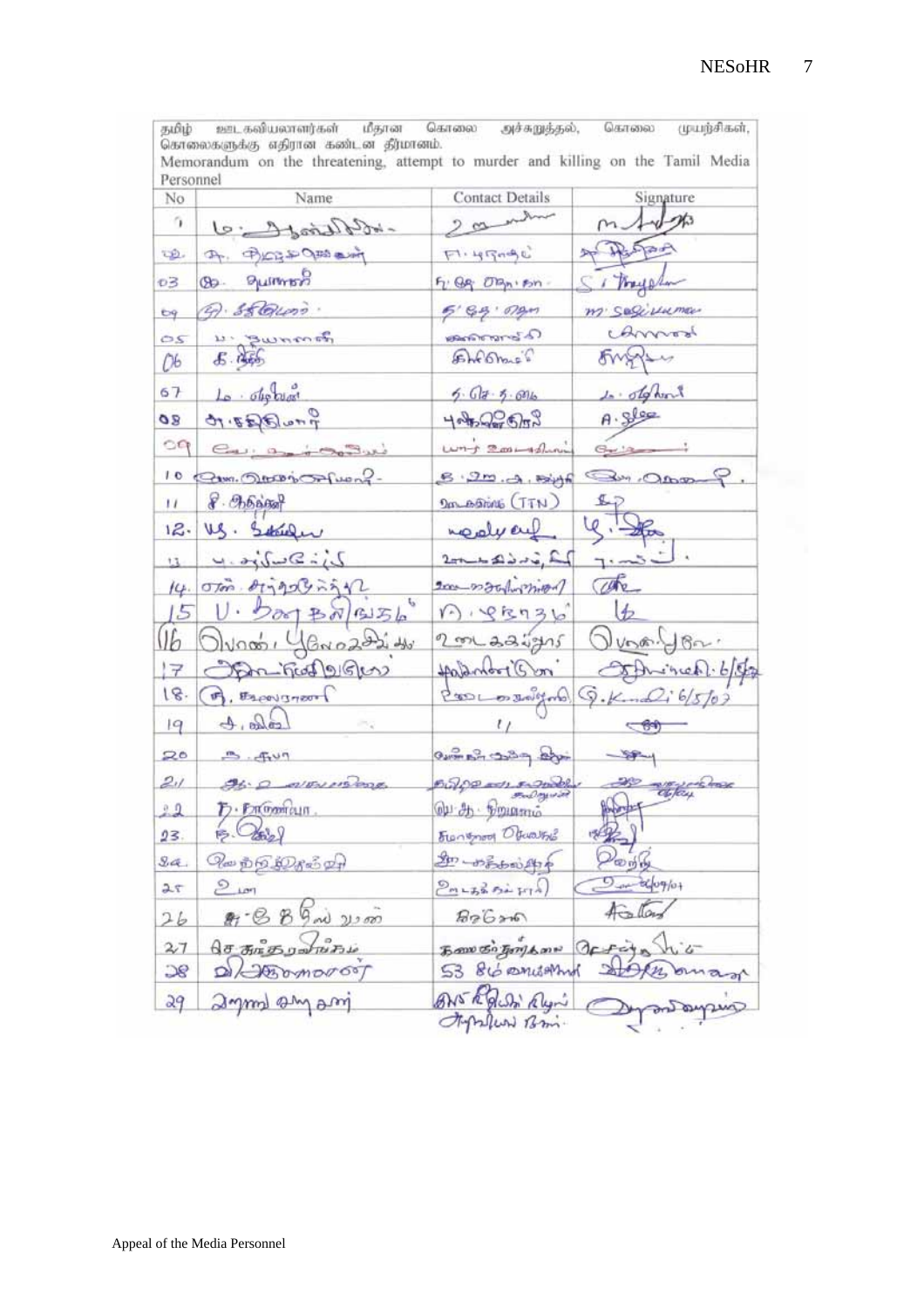| Personnel       | Memorandum on the threatening, attempt to murder and killing on the Tamil Media           |                           |                    |
|-----------------|-------------------------------------------------------------------------------------------|---------------------------|--------------------|
| No              | Name                                                                                      | <b>Contact Details</b>    | Signature          |
| 30 <sub>o</sub> | $\mathcal{P}_{\mathcal{C}}$                                                               | $18c$ are                 | al i               |
| 31              | Elsonora J2A                                                                              |                           | Formars            |
| 32              | than                                                                                      | $B_3 + U = B_4 + V$       |                    |
| 33              | $8.25-83$                                                                                 |                           | $P - q - 2Q$       |
| 34              | I Uppum                                                                                   | $A - 9.50$                | v. Chief           |
| $35^{-}$        | & BNARD                                                                                   | Milphynges                | Jempso             |
| 36              | Of segretary.                                                                             | N/T                       |                    |
| 37              | $-4000$                                                                                   | 7.7.7                     | mas                |
| 38              | Hornor                                                                                    | 77W                       |                    |
| 39              | Collegent                                                                                 | NTT                       | aliser             |
| 40              | de la pontos por                                                                          | Pra Brogon                | pycoopeep          |
| A1              | DDA LOCAL DOOR                                                                            | Sussenson                 | Hally              |
| Az              | Quistorion <del>Lampson</del>                                                             |                           | de Brate           |
| $+3$            | & Barrowa                                                                                 | YAHMAGON                  |                    |
| -44<br>45       | $\sin \theta$ and $\theta$ in the mass of $\theta$<br>Opr 80,000                          | F. 43 chio<br>(Part) m38) | மேவுப<br>$\n  6 7$ |
| 46              | /sincon on                                                                                | 40.849                    |                    |
| 47              | $B - F_1$                                                                                 | มันที่ที่                 | E. Bily Continues  |
| 49              | $\mathcal{F}_{\mathcal{F}}$ at $\mathcal{F}_{\mathcal{F}}$ at $\mathcal{F}_{\mathcal{F}}$ | 777700245                 | $8.8 - 8 - 1000$   |
| 55              | $\mathcal{F}$ . Sm. Ss.50                                                                 | FO ORAZT                  | G Grassm           |
|                 |                                                                                           |                           |                    |
|                 |                                                                                           |                           |                    |
|                 |                                                                                           |                           |                    |
|                 | $\sim$<br>न स                                                                             |                           |                    |
|                 | $\blacksquare$                                                                            |                           |                    |
|                 |                                                                                           |                           |                    |
|                 |                                                                                           | ×                         |                    |
|                 |                                                                                           |                           |                    |

 $\sim$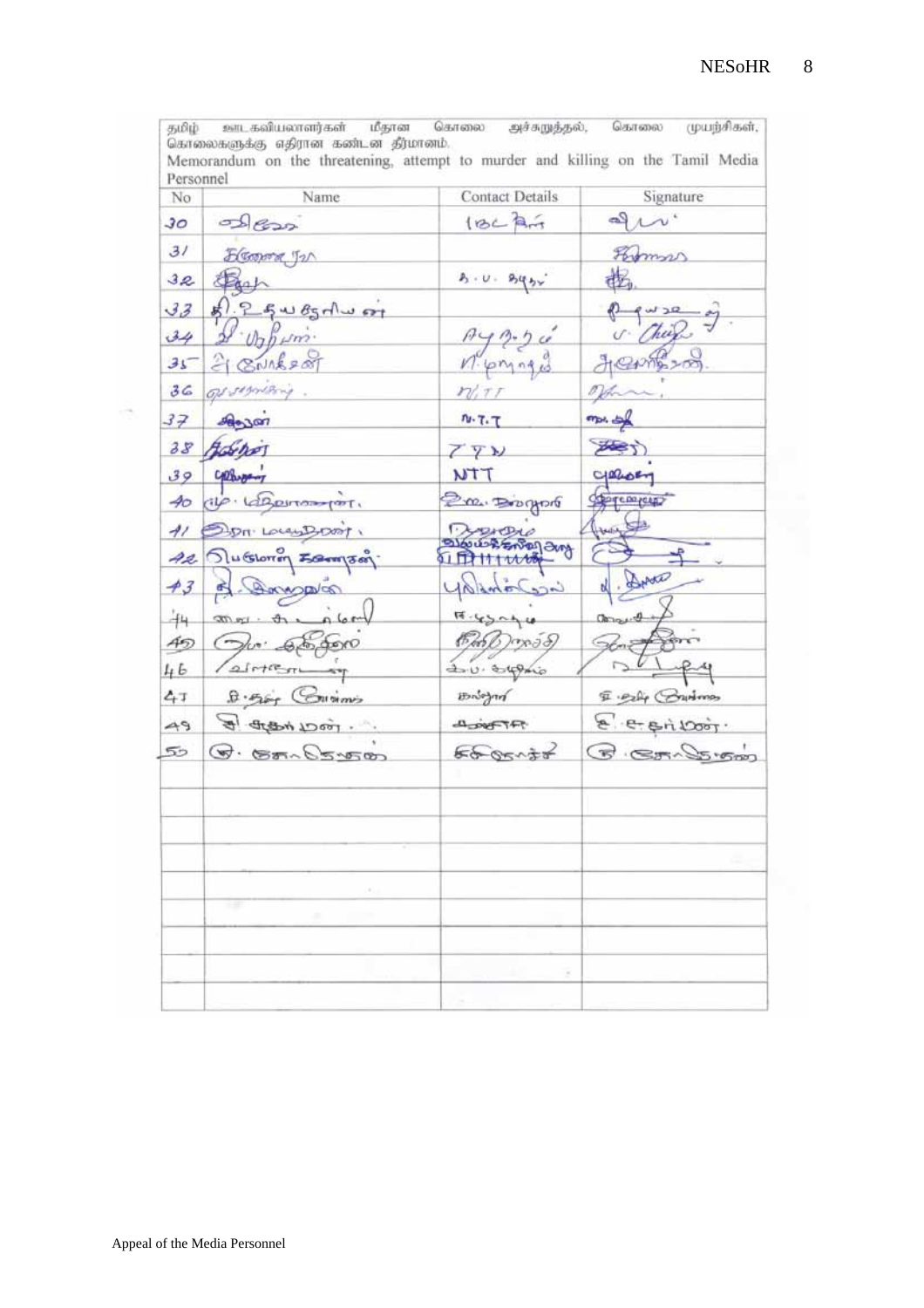# **A few clippings relating to killings of media personnel in the past:**

#### 1. **Batticaloa journalist shot dead**

Mr. Aiyathurai Nadesan, a leading Tamil journalist in Sri Lanka, was shot dead by unidentified gunmen Monday morning around eight a.m. when he was going to work in a motorbike. The assailants came in a motorbike in front and fired at him, Batticaloa Police said.

The body of Mr. Nadesan was handed over to the Batticaloa Teaching Hospital and the autopsy was held, medical sources said.

The Batticaloa Police launched an immediate investigation into the killing, sources said



Mr.Nadesan has been reporting to Tamil daily, Virakesari, IBC Tamil service and to some electronic media, media sources said.

Mr. Nadesan was very critical of the Sri Lanka Army and paramilitary groups in his widely read political column in the Sunday edition of the Virakesari.

Mr.Nadesan was born in Nelliady, a town 25km northeast of Jaffna town, and won the NorthEast Sahithya Academy award for his book "History of Ethnic Strife," written in Tamil. He also won the best Tamil journalist award in 2000.

### 2. **Journalist Sivaram murdered**

The body of abducted journalist Mr Dharmeratnam Sivaram was found with severe head injuries in Himbulala, a Sinhala suburb between Jayawardhenapura hospital and the Parliament building in Colombo Friday morning. The location is about 500 meters behind the parliamentary complex and lies inside a high security zone. Mr Sivaram, a senior editorial board member of TamilNet, was abducted Thursday evening around 10.30 PM by unidentified persons in front of the Bambalapitya Police Station in Colombo.

Family members visited the scene and have identified the body, according to sources.

Inspector of Police from the Thalangama Police division, Asoka Gunasekere, took the body to the hospital for postmortem examination.

Reporters who saw the body said that the head injuries were likely to have been caused by either gunshots from close range or from blows to the head with a blunt instrument.

The exact cause of death will be known only after the medical examinations, police sources said.

He leaves behind his wife Herly Yogaranjini (43) and three children: Vaishnavy (16), Vaitheky (13), and Seralathan (10).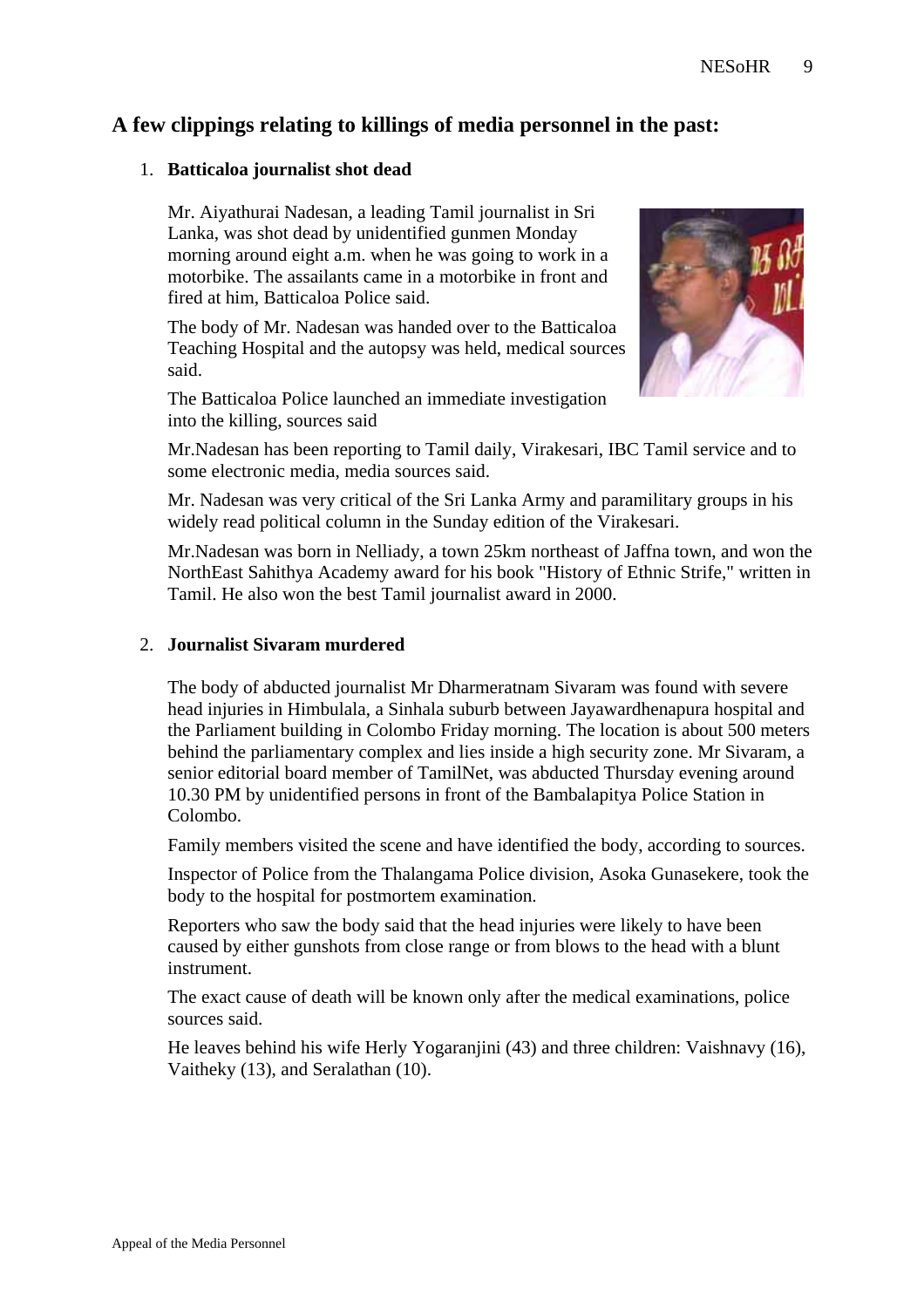#### 3. **Newspaper delivery agent shot dead in Kalmunai**

Mr Arasakumar Kannamuthu, 38, a newspaper delivery agent for Batticaloa Eelanatham newspaper, was shot and killed by unidentified gunmen Wednesday morning around 8.45 am. The killing took place at Matupola in Kalmunai-Akkaraipattu road, a Sri Lanka Army (SLA) held place 50 km south of Batticaloa. The victim was on his route to Oluvil in a motorbike after delivering newspaper to Ninthavoor newspaper agent, sources said.

Arasakumar was shot by two gunmen riding a motorbike, according to the farmers in the area.

The gunmen had used 9 mm handgun, according to the Sammanthurai Police conducting investigations into the killing. Gunmen had shot the victim twice in his neck.

Arasakumar, also known as Boby, is from Kokkaddicholai and a father of 3 children. Arasakumar began his carrier as a paperboy and later became an agent delivering newspaper in bulk to shops in Amparai district.

Karuna Group had earlier threatened newspaper agents in Batticaloa and Amparai districts over phone and via fax, newspaper agents in Amparai said. Eelanatham Batticaloa edition is the only newspaper published in LTTE held area in Batticaloa Amparai. Sammanthurai Police Officer In-Charge (OIC) Seran Perera is conducting investigations into the killing.

### 4. **Colombo Tamil daily bombed, one dead, three injured**

Unidentified attackers lobbed two grenades into the printing office of the Colombo Tamil daily Sudar Oli around 6:15 p.m. Monday. A security guard, Mr. David Selvaratnam,50, who was injured in the attack, succumbed to his woundsd at Colombo Hospital. A proof reader, a computer operator and a visitor from Deepam TV were also injured in the attack. The attackers sped away soon after they lobbed the grenades into the Sudaroli printing office located on Madampitiya Road at. Grandpass in Colombo.

Mr. Manickam Kamalanathan, 49, a proof-reader, was injured in the attack.

Another employee, a computer operator, Mr. Subramaniyam Suthas, 29, and Mr. A.M.F Anas, an employee from Deepam TV, who was visiting the office at the time of the attack, also sustained minor injuries, Sudaroli officials said.

The editorial staff working in the office at the time of attack escaped unhurt, sources said.

The security post of the office was severely damaged. Windows of the office and the stationeries inside the building are also damaged.

A van and a car in the vicinity were also damaged.

An eyewitness said that the attackers were riding in a white van. But, another eyewitness claimed that the attackers escaped from the scene in a motorbike.

Two weeks ago, unidentified men lobbed two grenades into the branch office of the Sudaroli in Wellawatte. The grenades did not explode. Later, the police removed those grenades and defused them at a beach fron in Wellawatte.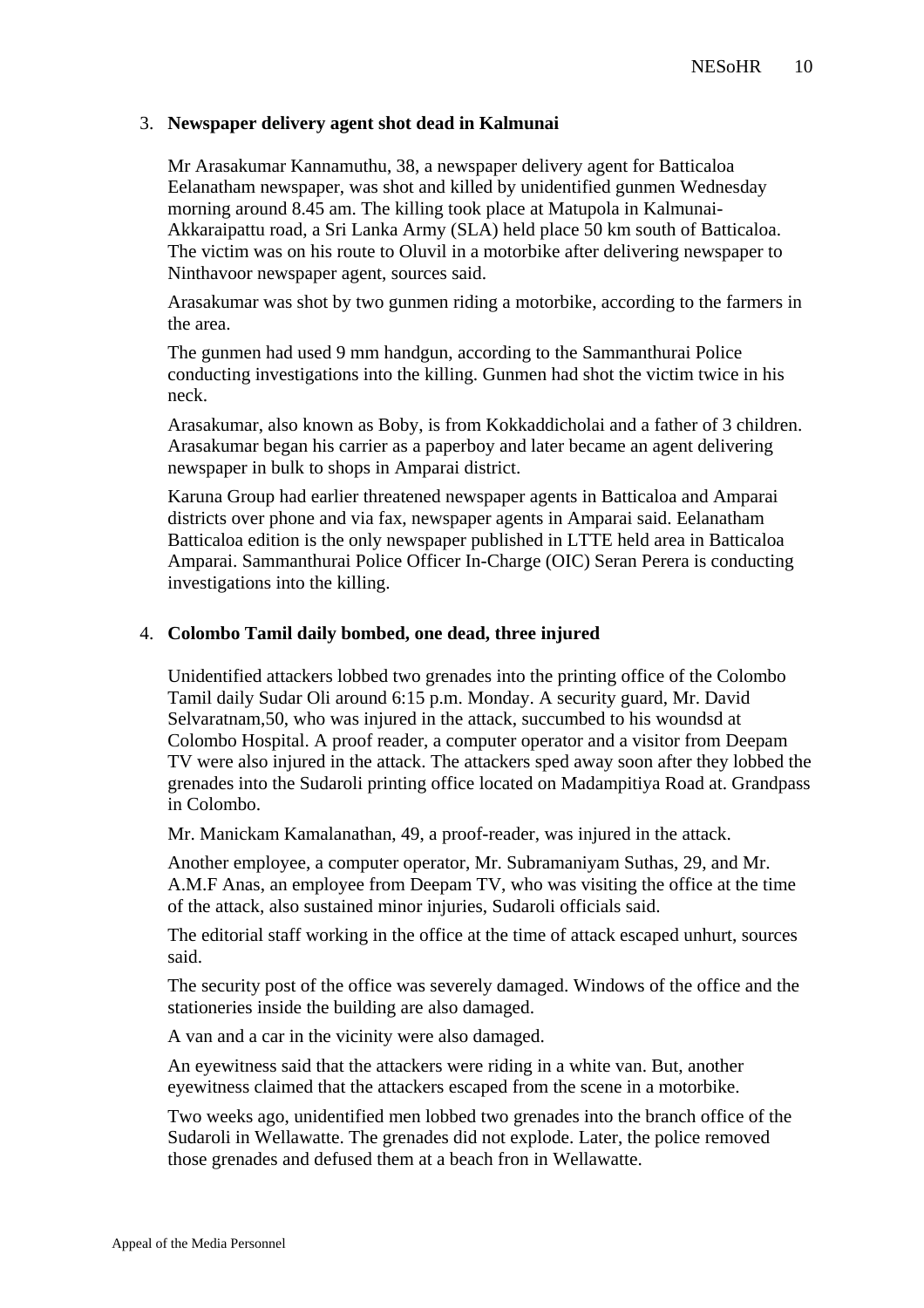In another incident, a photojournalist of the paper, Mr. Yathurshan Premachandran was severely assaulted by a group of Janath Vimukthi Peramuna(JVP) supporters when the journalist went to cover the JVP's demonstration at the Colombo Fort railway premises.

### 5. **Newspaper distributor killed in Batticaloa**

Two unidentified gunmen shot and killed Mr. Yogakumar Krishnapillai the distributor of the Batticaloa-Eelanatham newspaper. The killing took place in the heart of Batticaloa town on Central Road in front of HNB Bank, a high security area of Sri Lanka Army, Friday morning around 7:30 a.m. Batticaloa Eelanatham, the only newspaper in Batticaloa, is printed in the LTTE held Kokkadichholai. On 10 September, Sri Lankan Special Task Force soldiers blocked the sales of the Eelanatham paper in SLA controlled areas of Batticaloa and Amparai districts.

Mr. Krishnapillai, a 38-years-old father of 3 children, was riding in a motorbike distributing paper to the shops in the town Friday morning when he was shot and killed.

The body was handed over to the mortuary in Batticaloa Hospital by Police.

On 29 June 2005, Mr Arasakumar Kannamuthu, the Amparai distributor of Batticaloa Eelanatham was shot and killed by unidentified gunmen. Eelanatham Batticaloa edition is the only newspaper published in LTTE held area in Batticaloa Amparai.

#### **6. Tamil journalist shot dead in Trincomalee**

Mr.S.S.Rajan, Trincomalee correspondent for "Sudar Oli," a Tamil daily published from Colombo was shot dead Tuesday morning around 6:00 by unidentified men close to his residence while waiting for transport to his workplace.

The victim, 35-year old Subramaniam Sugirtharajan, a father of two, has been working in the Sri Lanka Port Authority.

His residence is located along the Lower Road facing the Trincomalee harbor in the suburb of Orr's Hill in Trincomalee.

The Governor's secretariat is situated close to the scene of crime.

Police rushed to the site and began investigation into the crime.

Residents in Trincomalee said that Rajan was instrumental in exposing the involvement of Sri Lanka Army (SLA) in the recent execution style killing of the five Trincomalee students.

# 7. **Paramilitary gunmen attack Jaffna daily, 2 killed**

Five armed paramilitary gunmen who entered the main office of the Jaffna daily Uthayan Tuesday night around 7:45 p.m., opened fire on editorial staff, killing at least two staffers, including the daily's marketing manager and wounding two, according to initial reports. At least 40 gunshots were heard, residents said.

The Marketing Manger, Bastian George Sagayathas (Suresh), 37, and Rajaratnam Ranjith, 25, were killed.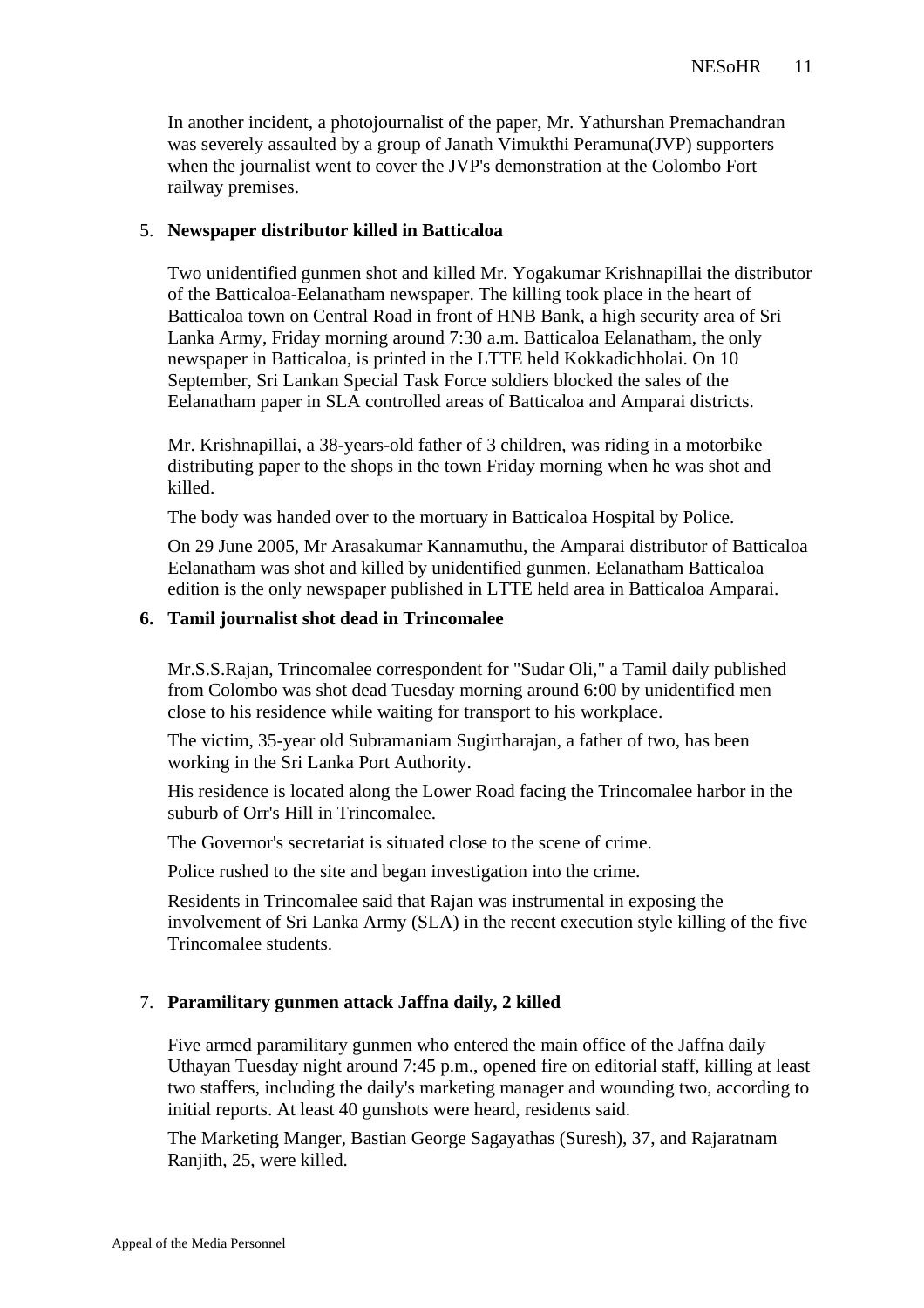S. Uthayakumar and N. Thayakaran, two staffers at the office were rushed to Jaffna Hospital with wounds.

Two editorial staffers who were working at the top-floor of the office escaped as they had managed to hide inside the office.

"The gunmen were shooting at will, everybody they found inside the office were shot. Finally, they smashed all the computers in the office," an employee who managed to escape from the attackers told TamilNet.

Four gunmen were armed with T-56 rifles and the other was firing using a handgun, eyewitnesses said.

One of the attackers, in black civil clothes, was identified as an EPDP paramilitary cadre by the eyewitnesses in the area.

Uthayan office is located on Kasthuriyar Road in Jafna town.

Police has arrived at the site.

#### 8. **Sivamaharajah assassinated**

Managing Director of Jaffna Tamil daily "Namathu Eelanadu" and the veteran chairman of Multi-Purpose Co-operative Society (MPCS) in Tellippalai, Jaffna, Sinnathamby Sivamaharajah, 68, was shot and killed at his temporary residence inside the High Security Zone of the Sri Lanka Army (SLA) in Tellippalai Sunday night around 7:20 p.m. Mr. Sivamaharajah is a former parliamentarian (TULF) and a senior member of Ilankai Tamil Arasu Katchi (ITAK), the main constituent party of the Tamil National Alliance (TNA).

The veteran Tamil activist Sivamaharajah also championed the cause of resettling the Internally Displaced People from High Security Zone areas, was assassinated at his temporary residence, 300 meters inside the HSZ, Sunday.

Sivamaharajah is from Kollankaladdy, Tellippalai.

He has also served as the Presdient of the Consortium of Valikamam North Public Organizations.

Tellippalai is located 14 km northeast of Jaffna town.

#### 9. **Young journalist shot dead in Jaffna**

Selvarajah Rajivarman, 25, a young journalist working at Jaffna's Uthayan newspaper was shot and killed Sunday by gunmen riding in a motorbike at Naavalar Road, Rasaavin Thoaddam junction around 10:00 a.m. The journalist was on duty collecting news in Jaffna town, according to the Uthayan officials. Mr. Rajivarman was a talented and energic newsreporter who was also attending



an external degree course at Jaffna Univeristy according to North Sri Lanka Journalists Association (NSLJA).

Rajivarman was working as a staff reporter and was on training since he had joined the daily 6 months ago.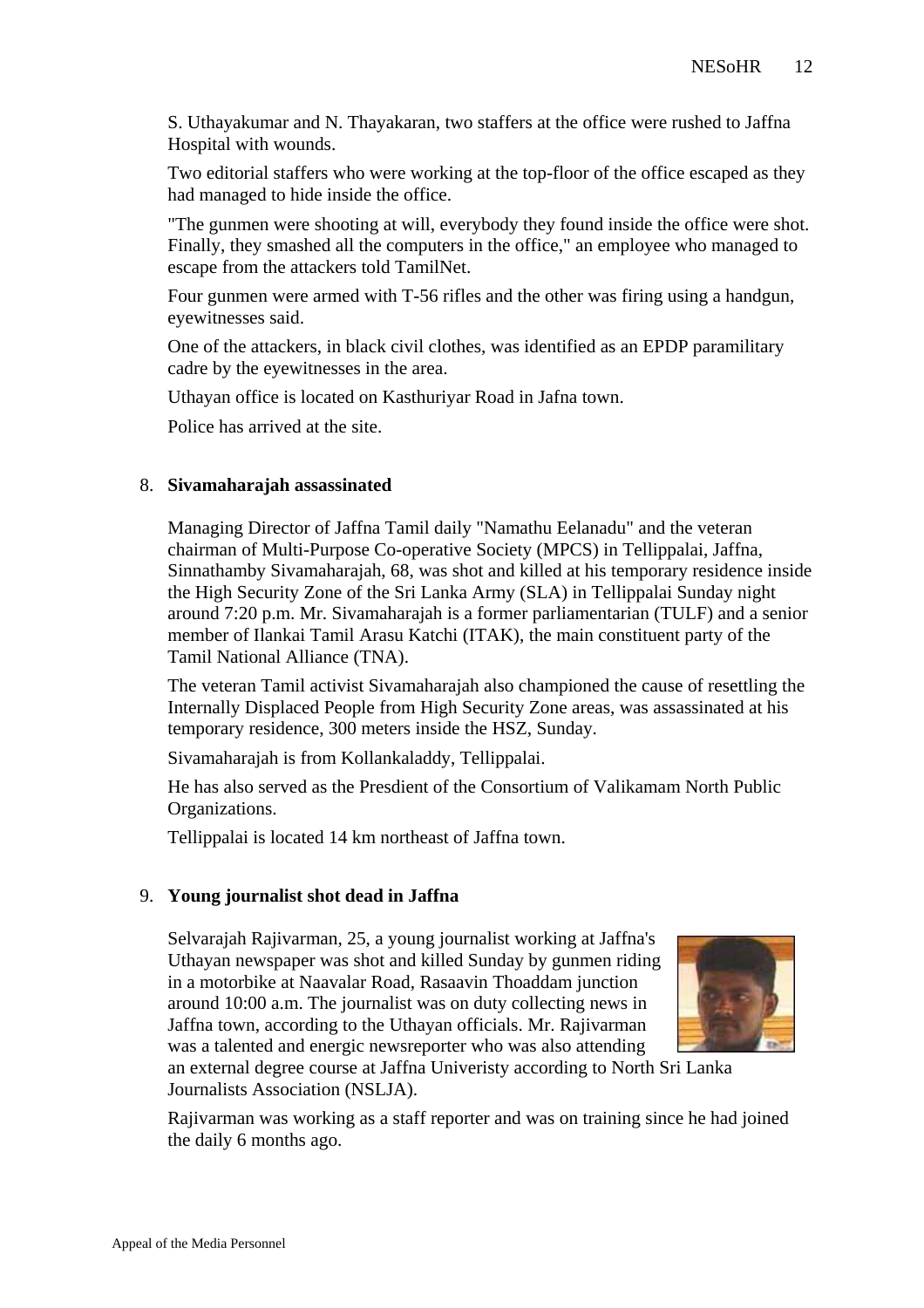He had earlier worked as staff reporter at Jaffna Thinakkural and previously in Namathu Eezhanaadu.

Rajivarman is from Aavarangkaal East, Puththoor in Valikaamam.

Jaffna police has handed over the body of the victim to Jaffna hospital.

#### 10. **Jaffna journalists fearful amid threats, killings**

The campaign of intimidation backed up by deadly violence has compelled Sri Lankan journalists of all ethnicities to flee Sri Lanka. But unlike their southern colleagues, journalists in the Jaffna have no easy escape and media institutions in the northern peninsula are appealing for international support in the face of threats by Army-backed paramilitaries.

In an urgent appeal issued this week, the Jaffna Journalists Union urged international media groups to protest the targeting of reporters in Jaffna.

The Union singled out the targeting of individuals associated with the Jaffna-based Tamil News and Information Centre (TNIC), a registered non-governmental organisation whose board includes local reporters, Jaffna university lecturers, and civil society activists,

Two of TNIC's members had been murdered by gunmen and many others were facing death threats from Army-backed paramilitaries, the Union said.

On February 1, one of the TNIC's patrons, Mr. S. T. Gananathan, was shot dead barely 200 meters from the Sri Lanka Army (SLA) camp at Mampalam junction in Ariyalai.

Mr. Gananathan, 64, had been President of the Jaffna Multi Purpose Co-Operative Society (MPCS).

His predecessor, Mr. Solomen Sri, left Jaffna in December 2005 after receiving death threats.

The night before he was shot dead, the 'Ithayaveenai' radio station run by the Armybacked paramilitary group and political party, EPDP, had lambasted Mr. Gananathan, Jaffna journalists said.

Among other politically motivated killings, the EPDP has been blamed for the killing of BBC correspondent M. Nimalrajan, also in Jaffna, in 2000.

In August 2006, one of TNIC's directors, Mr. Sinnathamby Sivamaharajah, a former Parliamentarian, was also shot dead at his home located inside the Army's High Security Zone (HSZ) in Tellipallai.

Mr. Sivamaharajah, 68, had been the Managing Director of Jaffna Tamil daily 'Namathu Eelanadu' until his death.

"In addition to the death threats issued via anonymous telephone calls, unidentified gunmen rampaged into the [Jaffna] office of TNIC," the Jaffna Journalists' Union said in its statement.

The gunmen threatened forced staff at gun point to provide details of the TNIC's Media Cordonator, Mr. J. Barathy and its International Coordinator, Mr. K. Kandeepan, the Union said.